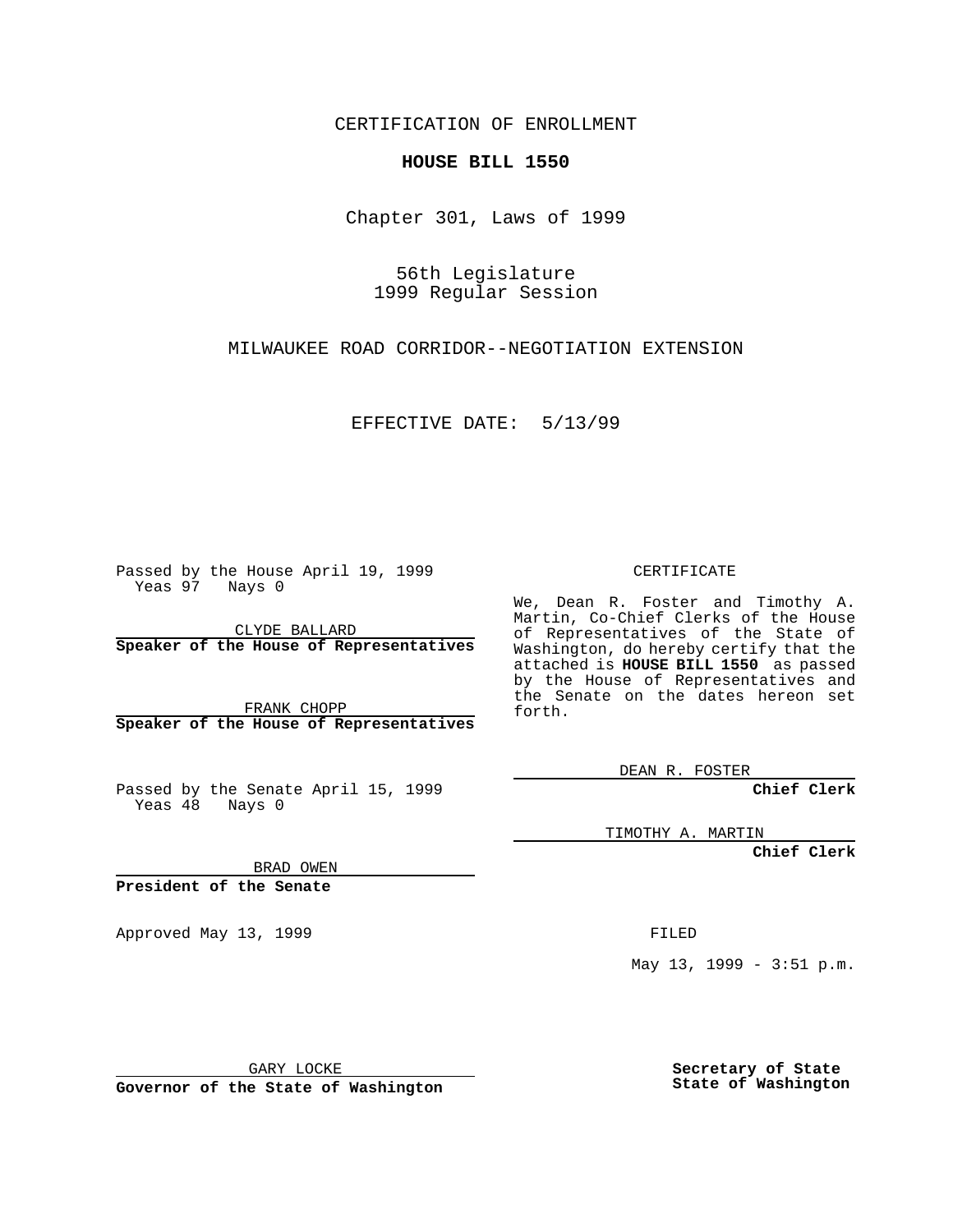## **HOUSE BILL 1550** \_\_\_\_\_\_\_\_\_\_\_\_\_\_\_\_\_\_\_\_\_\_\_\_\_\_\_\_\_\_\_\_\_\_\_\_\_\_\_\_\_\_\_\_\_\_\_

\_\_\_\_\_\_\_\_\_\_\_\_\_\_\_\_\_\_\_\_\_\_\_\_\_\_\_\_\_\_\_\_\_\_\_\_\_\_\_\_\_\_\_\_\_\_\_

## AS AMENDED BY THE SENATE

Passed Legislature - 1999 Regular Session

**State of Washington 56th Legislature 1999 Regular Session By** Representatives G. Chandler, Fisher, K. Schmidt and Hankins Read first time 01/28/1999. Referred to Committee on Transportation.

 AN ACT Relating to extending the negotiation period for the Milwaukee Road corridor franchise agreement; amending RCW 43.51.112, 43.51.1121, 43.51.113, and 43.51.114; amending 1996 c 129 s 11 (uncodified); providing contingent expiration dates; and declaring an emergency.

6 BE IT ENACTED BY THE LEGISLATURE OF THE STATE OF WASHINGTON:

7 **Sec. 1.** RCW 43.51.112 and 1996 c 129 s 2 are each amended to read 8 as follows:

9 (1) The commission shall develop and maintain a cross-state trail 10 facility with appropriate appurtenances.

11 (2) This section expires July 1, ((<del>1999</del>)) 2006, if the department 12 of transportation does not enter into a franchise agreement for a rail 13 line over portions of the Milwaukee Road corridor by July 1, ((<del>1999</del>)) 14 2006.

15 **Sec. 2.** RCW 43.51.1121 and 1996 c 129 s 3 are each amended to read 16 as follows:

17 (1) To facilitate completion of a cross-state trail under the 18 management of the parks and recreation commission, management and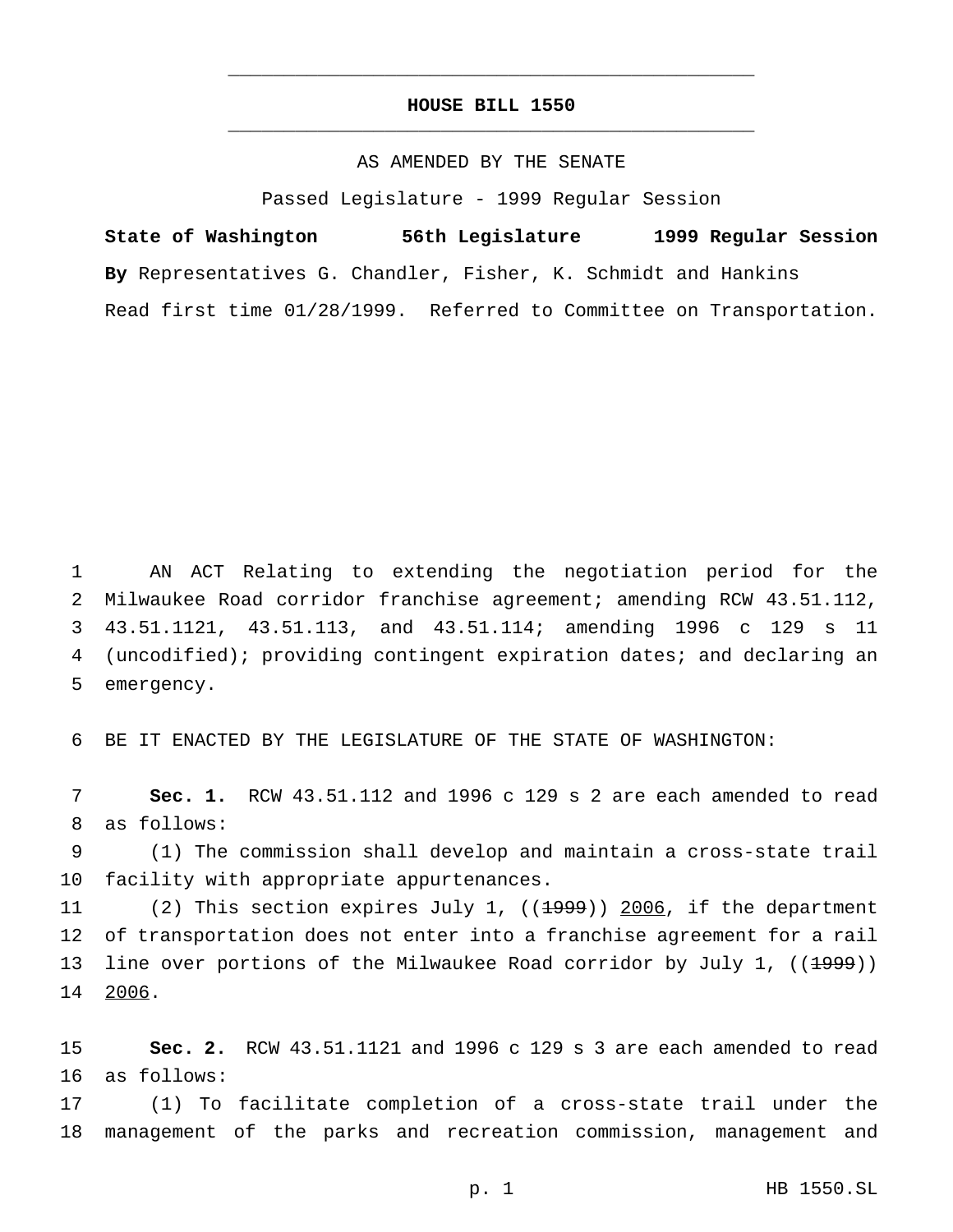control of lands known as the Milwaukee Road corridor shall be transferred between state agencies as follows on the date a franchise agreement is entered into for a rail line over portions of the Milwaukee Road corridor:

 (a) Portions owned by the state between Ellensburg and the Columbia river that are managed by the parks and recreation commission are transferred to the department of transportation;

 (b) Portions owned by the state between the west side of the Columbia river and Royal City Junction and between Warden and Lind that are managed by the department of natural resources are transferred to the department of transportation; and

 (c) Portions owned by the state between Lind and the Idaho border that are managed by the department of natural resources are transferred to the parks and recreation commission.

 (2) The department of natural resources and the parks and recreation commission may by mutual agreement transfer the management authority over portions of the Milwaukee Road corridor between their two respective agencies without legislative approval if the portion transferred does not exceed ten miles in length.

20 (3) This section expires July 1, ((1999)) 2006, and no transfers shall occur if the department of transportation does not enter into a franchise agreement for a rail line over portions of the Milwaukee Road 23 corridor by July 1, ((<del>1999</del>)) 2006.

 **Sec. 3.** RCW 43.51.113 and 1996 c 129 s 4 are each amended to read as follows:

 (1) The department of transportation shall negotiate a franchise with a rail carrier to establish and maintain a rail line over portions of the Milwaukee Road corridor owned by the state between Ellensburg and Lind. The department of transportation may negotiate such a franchise with any qualified rail carrier. Criteria for negotiating the franchise and establishing the right of way include:

 (a) Assurances that resources from the franchise will be sufficient to compensate the state for use of the property, including completion of a cross-state trail between Easton and the Idaho border;

 (b) Types of payment for use of the franchise, including payment for the use of federally granted trust lands in the transportation corridor;

(c) Standards for maintenance of the line;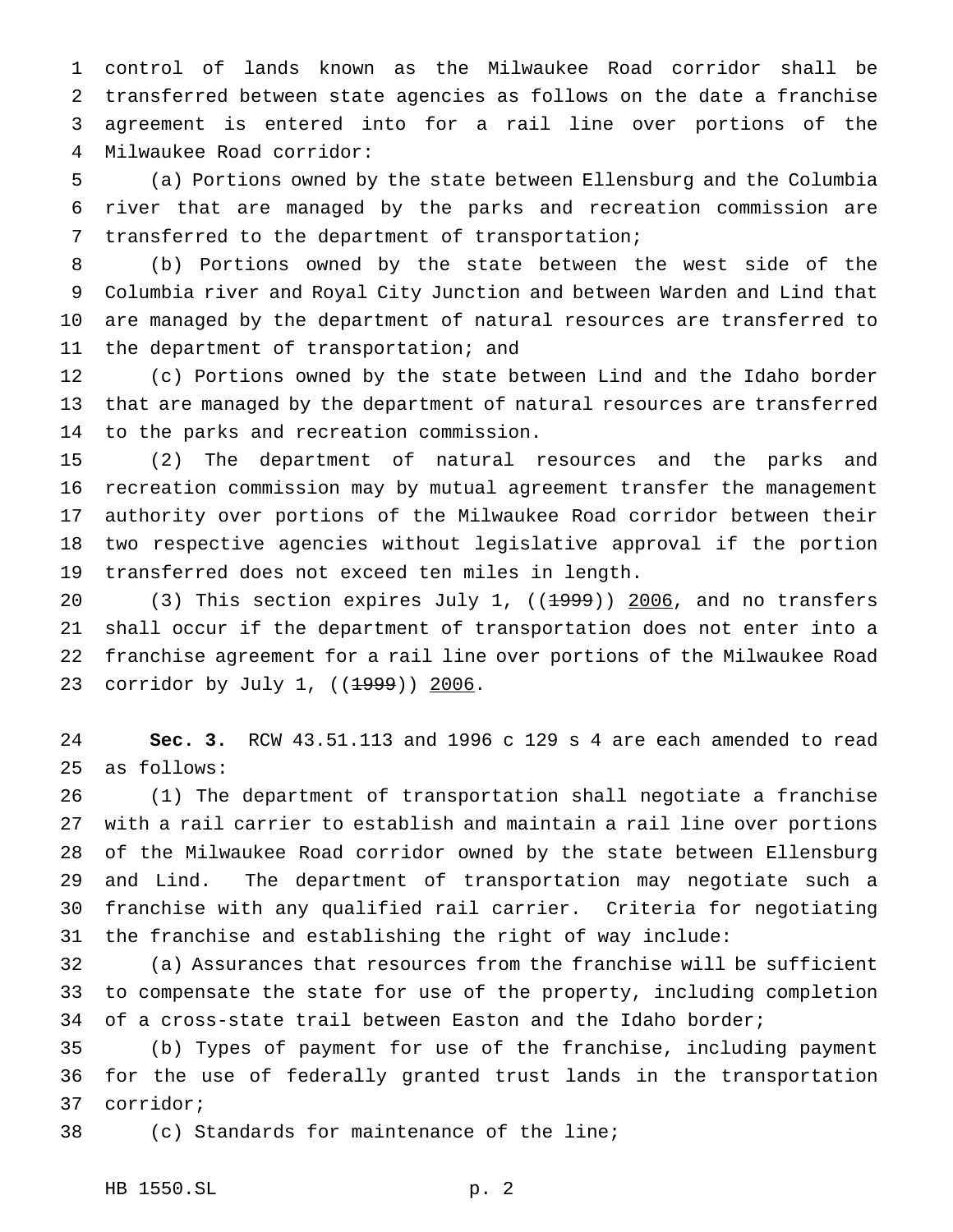(d) Provisions ensuring that both the conventional and intermodal rail service needs of local shippers are met. Such accommodations may comprise agreements with the franchisee to offer or maintain adequate service or to provide service by other carriers at commercially reasonable rates;

 (e) Provisions requiring the franchisee, upon reasonable request of any other rail operator, to provide rail service and interchange freight over what is commonly known as the Stampede Pass rail line from 9 Cle Elum to Auburn at commercially reasonable rates;

 (f) If any part of the franchise agreement is invalidated by actions or rulings of the federal surface transportation board or a court of competent jurisdiction, the remaining portions of the franchise agreement are not affected;

(g) Compliance with environmental standards; and

(h) Provisions for insurance and the coverage of liability.

 (2) The franchise may provide for periodic review of financial arrangements under the franchise.

 (3) The department of transportation, in consultation with the parks and recreation commission and the legislative transportation committee, shall negotiate the terms of the franchise, and shall present the agreement to the parks and recreation commission for approval of as to terms and provisions affecting the cross-state trail or affecting the commission.

24 (4) This section expires July 1, ((1999)) 2006, if the department of transportation does not enter into a franchise agreement for a rail 26 line over portions of the Milwaukee Road corridor by July 1, ((1999)) 2006.

 **Sec. 4.** RCW 43.51.114 and 1996 c 129 s 5 are each amended to read as follows:

 (1) The cross-state trail account is created in the custody of the state treasurer. Eleven million five hundred thousand dollars is provided to the state parks and recreation commission to acquire, construct, and maintain a cross-state trail. This amount may consist of: (a) Legislative appropriations intended for trail development; (b) payments for the purchase of federally granted trust lands; and (c) franchise fees derived from use of the rail corridor. The legislature intends that any amounts provided from the transportation fund are to be repaid to the transportation fund from franchise fees.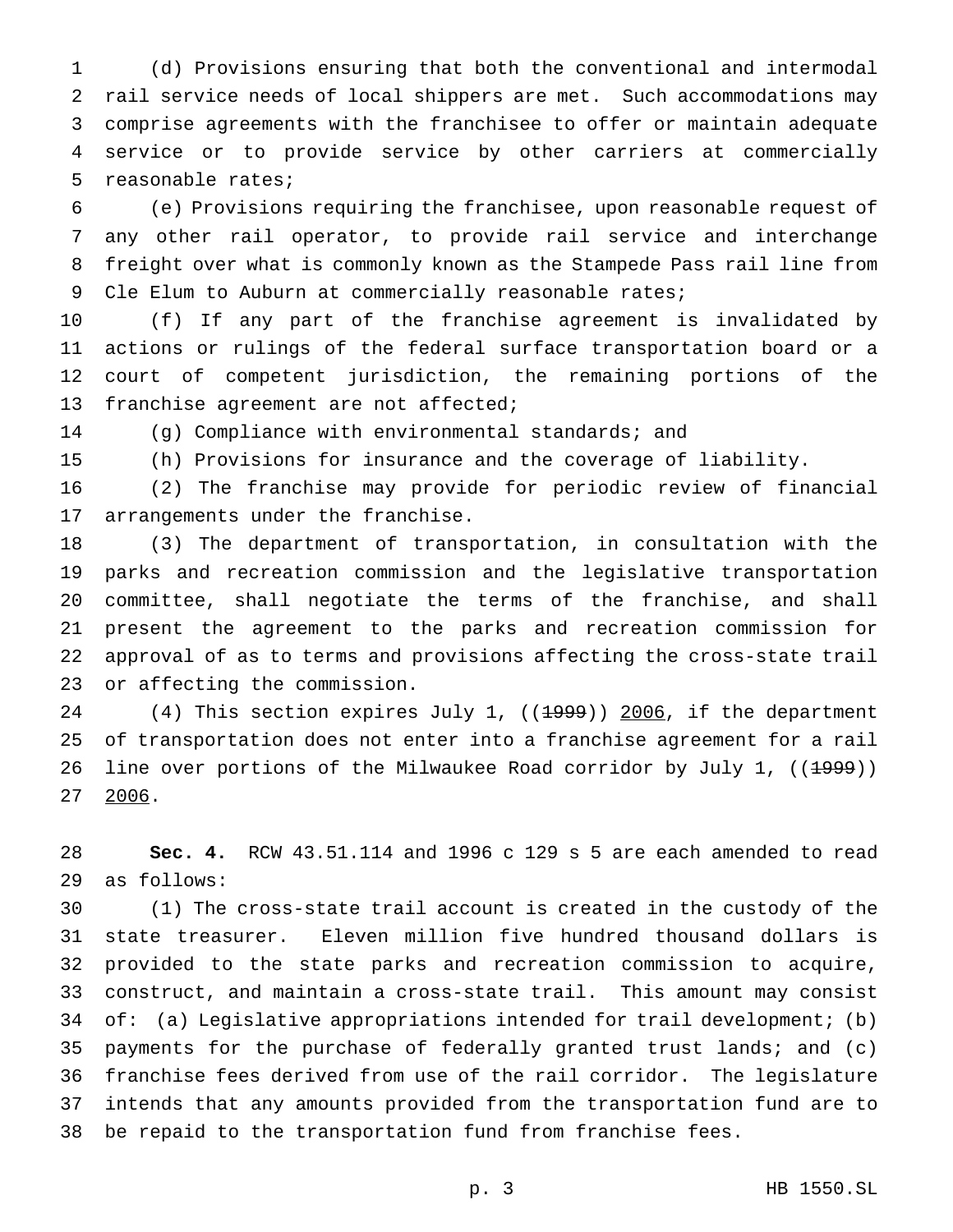(2) The department shall deposit franchise fees from use of the rail corridor according to the following priority: (a) To the department of transportation for actual costs incurred in administering the franchise; (b) to the department of natural resources as compensation for use of federally granted trust lands in the rail corridor; (c) to the transportation fund to reimburse any amounts transferred or appropriated from that fund by the legislature for trail development; (d) to the cross-state trail account, not to exceed eleven million five hundred thousand dollars, provided that this amount shall be reduced proportionate with any funds transferred or appropriated by the 1996 legislature or paid from franchise fees for the purchase of federally granted trust lands or for trail development; and (e) the remainder to the essential rail assistance account, created under RCW 47.76.250. Expenditures from the cross-state trail account may be used only for the acquisition, development, operation, and maintenance of the cross-state trail. Only the director of the state parks and recreation commission or the director's designee may authorize expenditures from the account. The account is subject to allotment procedures under chapter 43.88 RCW, but no appropriation is required for expenditures.

 (3) The commission may acquire land from willing sellers for the cross-state trail, but not by eminent domain.

 (4) The commission shall adopt rules describing the cross-state trail.

25 (5) This section expires July 1, ((1999)) 2006, if the department of transportation does not enter into a franchise agreement for a rail 27 line over portions of the Milwaukee Road corridor by July 1,  $((1.999))$ 2006.

 **Sec. 5.** 1996 c 129 s 11 (uncodified) is amended to read as follows: 30 Sections 7 and 8, chapter 129, Laws of 1996 expire July 1, ((<del>1999</del>)) 2006, if the department of transportation does not enter into a franchise agreement for a rail line over portions of the Milwaukee Road 33 corridor by July 1, ((<del>1999</del>)) 2006.

 NEW SECTION. **Sec. 6.** This act is necessary for the immediate preservation of the public peace, health, or safety, or support of the state government and its existing public institutions, and takes effect immediately.